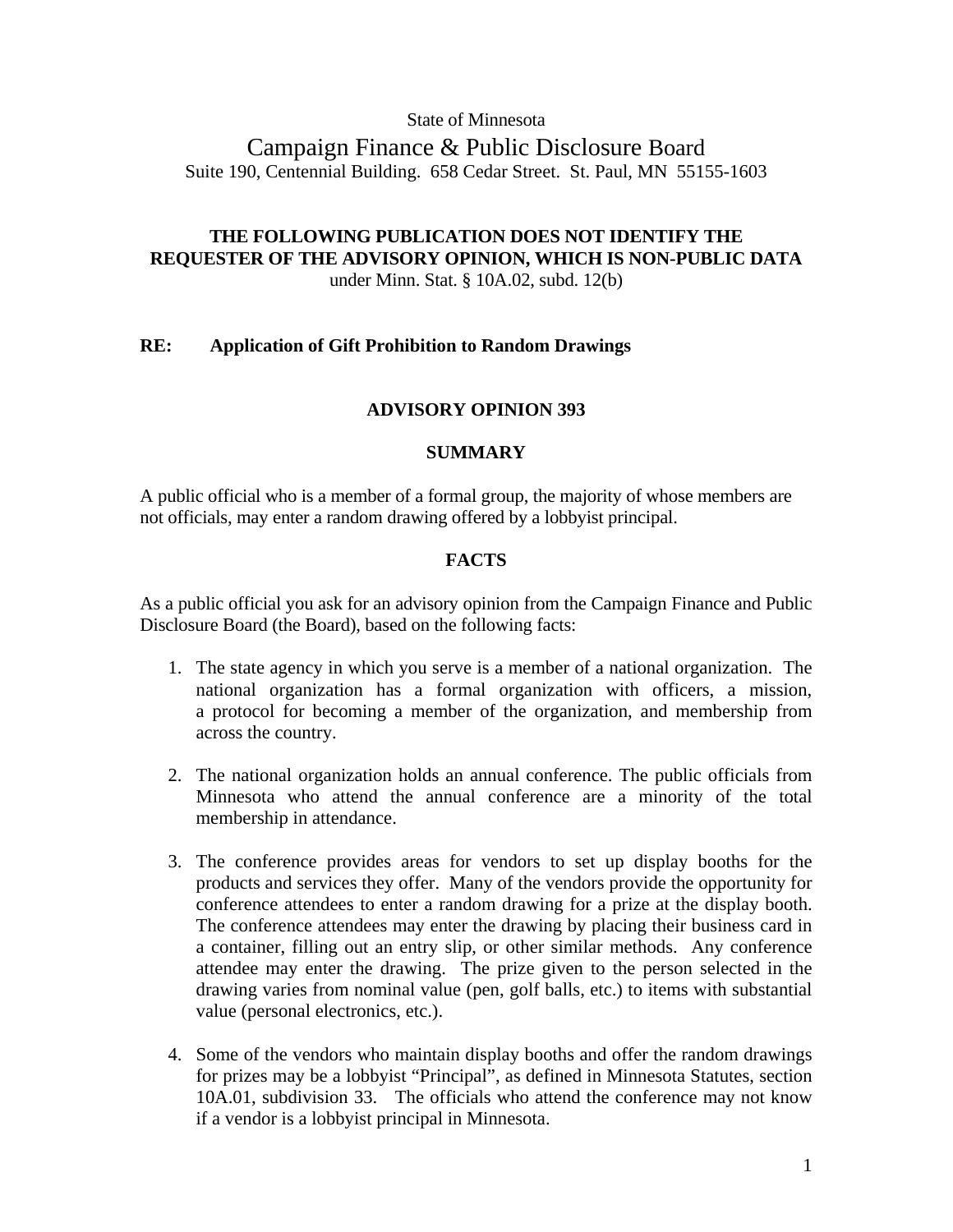#### **ISSUE ONE**

May a public official enter a random drawing held by a lobbyist principal while attending the conference described in the facts of this opinion?

#### **OPINION**

Yes. While gifts from lobbyists and lobbyist principals to public officials are generally prohibited Minnesota Statutes, section 10A.071, subdivision 3 (b)(1), provides an exception for gifts that are given because of the official's membership in a group. This statute further provides that to qualify for the exception the majority of members of the group must not be "officials" as defined in Chapter 10A, and that an equivalent gift is given to the other members of the group.

In prior opinions (see Advisory Opinions 220, 273, 335 and 361) the Board has provided that to qualify for this exception to the gift prohibition a group must have a formal organization and purpose and a membership that is well defined and not self selecting. As provided in the facts of this advisory opinion the nature of the national organization and its membership meet this standard.

While formulating this opinion the Board considered whether a drawing was an equivalent gift given to all members of the group. While it is unlikely that all members of the group in attendance at the conference will enter any given drawing the opportunity to do so is extended to all attendees. As originally provided in Advisory Opinion 273 and restated here, making a gift available to all members of the group is sufficient to meet this requirement, it is not necessary for all members to accept the gift. The "gift" offered by the vendor is the benefit of entering a drawing with the potential right to receive a prize if selected.

As with all advisory opinions issued by the Board this opinion applies only to the fact situation provided by the requestor. The gift prohibition would apply, for example, for an official winning a prize from a drawing held by a lobbyist principal at a trade show where the attendees are not members of any formal group, or where the majority of the members of a group are public officials.

#### **ISSUE TWO**

Does the value of the potential chance to win change the answer to Issue One?

#### **OPINION**

No. The exception to the gift prohibition provided for membership in a group provided in Minnesota Statutes, section 10A.071, Subdivision 3 (b)(1) is not limited to gifts of a particular value.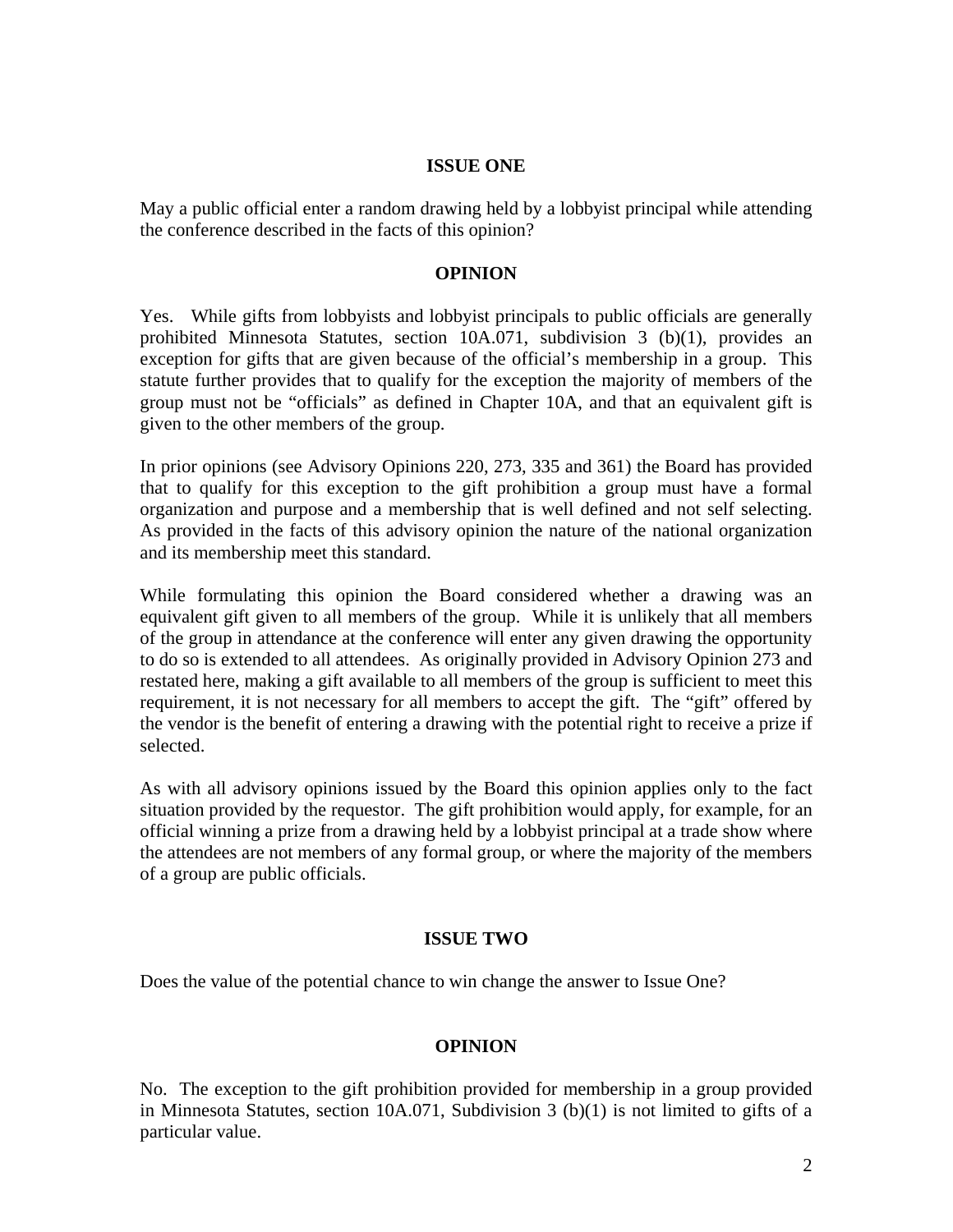#### **ISSUE THREE**

If an official wins a prize from a random drawing while attending a conference in an official capacity does the official or the governmental entity that the official represents own the prize?

#### **OPINION**

Minnesota Statutes Chapter 10A does not contain provisions that relate to this issue. Therefore, the Board has no opinion on Issue Three. The requestor may wish to confer with their legal counsel on other state statues that may apply.

Issued October 9, 2007

Boyr

Felicia J. Boyd, Chair Campaign Finance and Public Disclosure Board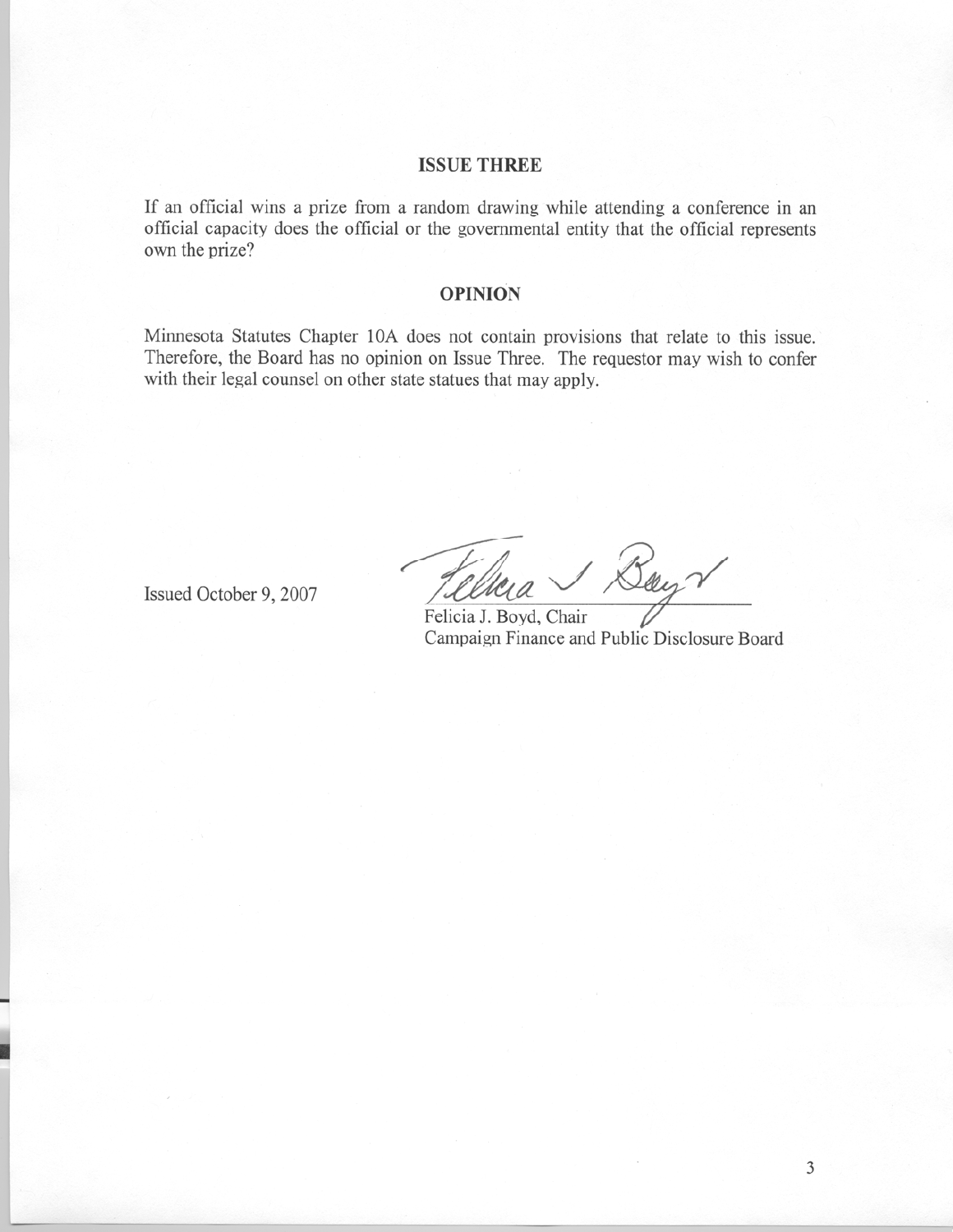# **Cited Statutes and Administrative Rules**

### **10A.01 DEFINITIONS.**

Subd. 33**. Principal**. "Principal" means an individual or association that:

(1) spends more than \$500 in the aggregate in any calendar year to engage a lobbyist, compensate a lobbyist, or authorize the expenditure of money by a lobbyist; or

 (2) is not included in clause (1) and spends a total of at least \$50,000 in any calendar year on efforts to influence legislative action, administrative action, or the official action of metropolitan governmental units, as described in section 10A.04, subdivision 6.

## **10A.071 CERTAIN GIFTS BY LOBBYISTS AND PRINCIPALS PROHIBITED**.

Subdivision 1. **Definitions**. (a) The definitions in this subdivision apply to this section.

(b) "Gift" means money, real or personal property, a service, a loan, a forbearance or forgiveness of indebtedness, or a promise of future employment, that is given and received without the giver receiving consideration of equal or greater value in return.

(c) "Official" means a public official, an employee of the legislature, or a local official of a metropolitan governmental unit.

Subd. 2. **Prohibition**. A lobbyist or principal may not give a gift or request another to give a gift to an official. An official may not accept a gift from a lobbyist or principal.

Subd. 3. **Exceptions.** (a) The prohibitions in this section do not apply if the gift is:

(1) a contribution as defined in section 10A.01, subdivision 11;

 (2) services to assist an official in the performance of official duties, including but not limited

to providing advice, consultation, information, and communication in connection with legislation, and services to constituents;

- (3) services of insignificant monetary value;
- (4) a plaque or similar memento recognizing individual services in a field of specialty or to a charitable cause;
- (5) a trinket or memento costing \$5 or less;
- (6) informational material of unexceptional value; or